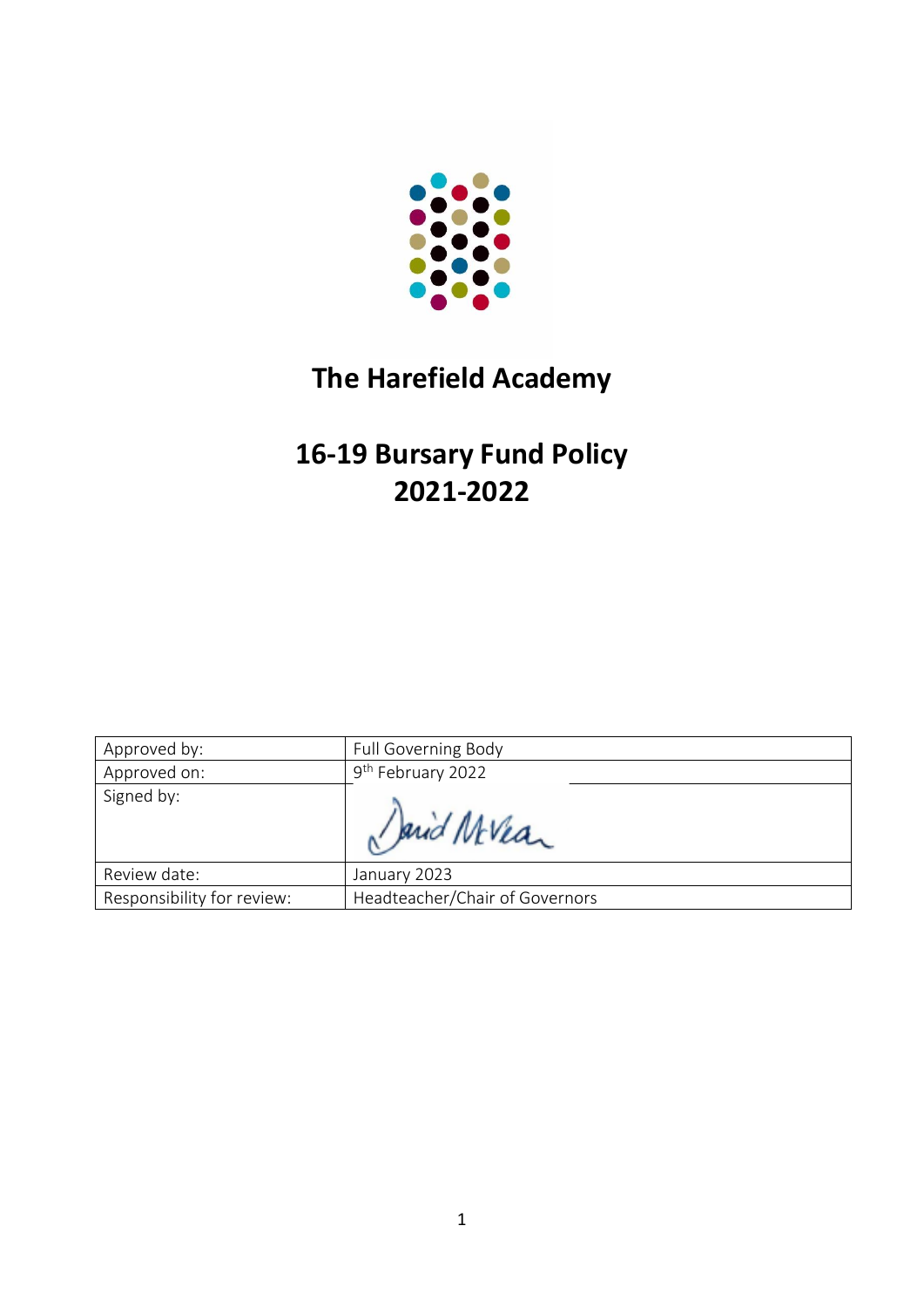# **Overview:**

The Academy is provided with funds from ESFA for the specific use of the 16-19 Bursary. This is to support students overcome any financial barriers that may hinder or prevent their ability to engage with their studies. Priority will be given to students who may, without support, not be able to continue their education.

The funds should be used to support students in their educational setting and can include:

- clothing, books and other equipment for their course
- transport and lunch on days they study or train
- computer access
- revision courses, tuition

# **Eligibility:**

To be eligible for the bursary for the academic year 2021-2022 students must:

- be aged 19 and under on  $31<sup>st</sup>$  August 2021
- If a student turns 19 during the academy year 2021-2022 they can continue to be supported until the conclusion of their course
- Students must satisfy residency status as stated by ESFA
- Students must be on a full-time course

There are two bursaries which eligible students can apply for:

1.Vulnerable Students – eligible for a guaranteed bursary

2.Discretionary Funding – students facing financial hardship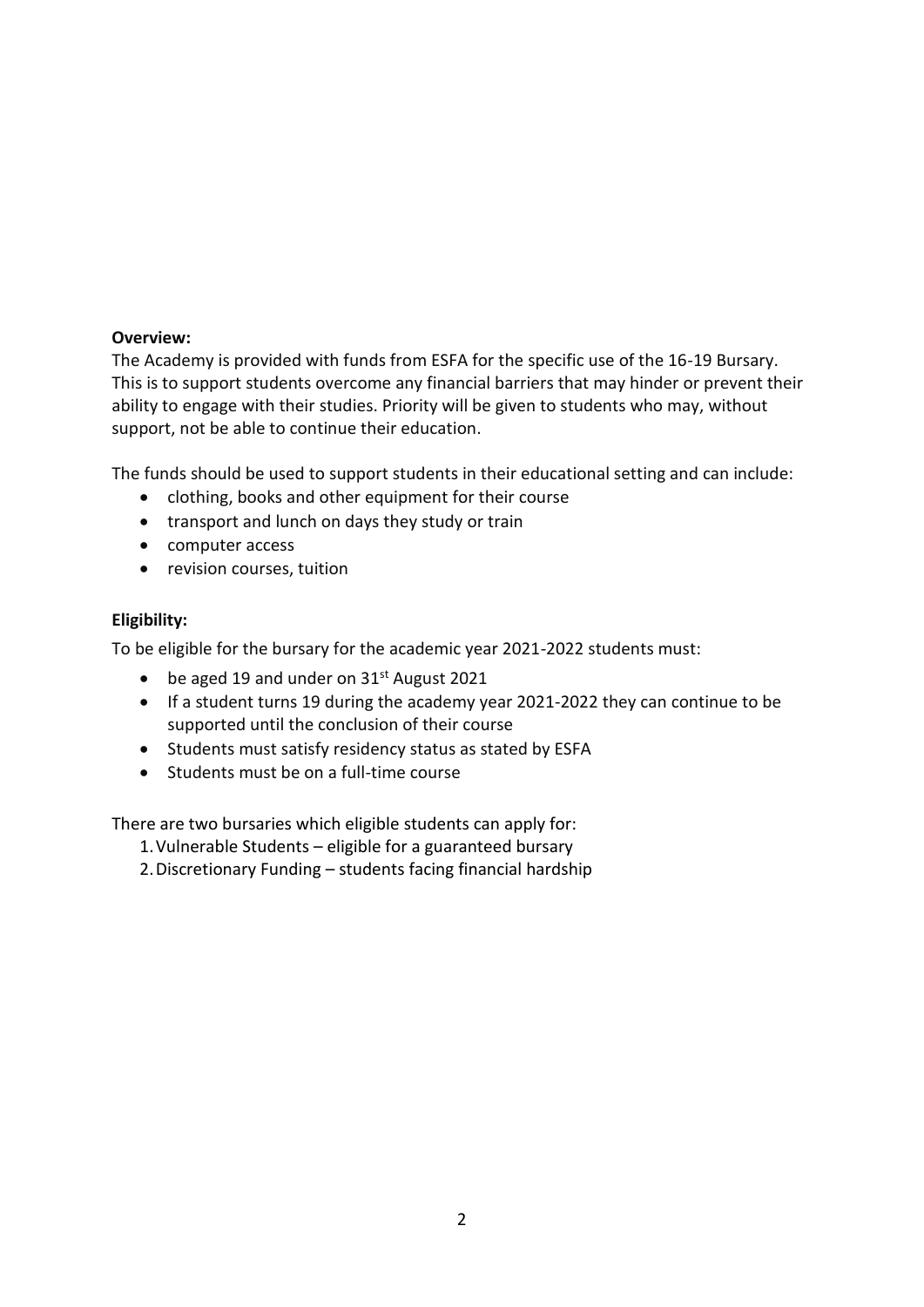# **Bursary 1 – Guaranteed for Vulnerable students - up to £1200 a year:**

This can be awarded if a student fits any or the following criteria:

- in or recently left local authority care
- receiving Income Support or Universal Credit because they are financially supporting themselves
- receiving Disability Living Allowance (DLA) in the student's name and either Employment and Support Allowance (ESA) or Universal Credit
- receiving Personal Independence Payment (PIP) in the student's name and either ESA or Universal Credit

Appropriate Evidence to confirm eligibility:

- Income support or Universal Credit statement
- Employment Support Allowance and/or Disability Living Allowance statement
- Written confirmation from Local Authority of care provision, previous or current

#### **Bursary 2 – Discretionary Bursary - up to £900 a year:**

This can be awarded if a student fits any or the following criteria:

- Have an EHCP care plan
- Be in receipt of FSM
- Household gross income of:
	- $\circ$  Less than £15000 High Priority (up to £900 a year)
	- $\circ$  Between £15000 and £20000 Medium Priority (up to £800 a year)
	- o Between £20000 and £25000 Low Priority (up to £700 a year)

Appropriate Evidence to confirm eligibility:

- Income Support Statement
- EHCP care plan
- FSM confirmation
- 3 Recent Bank Statements detailing household income
- Child Tax Benefit Statement
- Universal Credit Award Notices

#### **Students who receive Bursary 1 will not be entitled to also apply for Bursary 2.**

Students may request to be considered for bursary at any time during the academic year should a change in circumstances occur. The Academy will also consider other exceptional circumstances when assessing applications.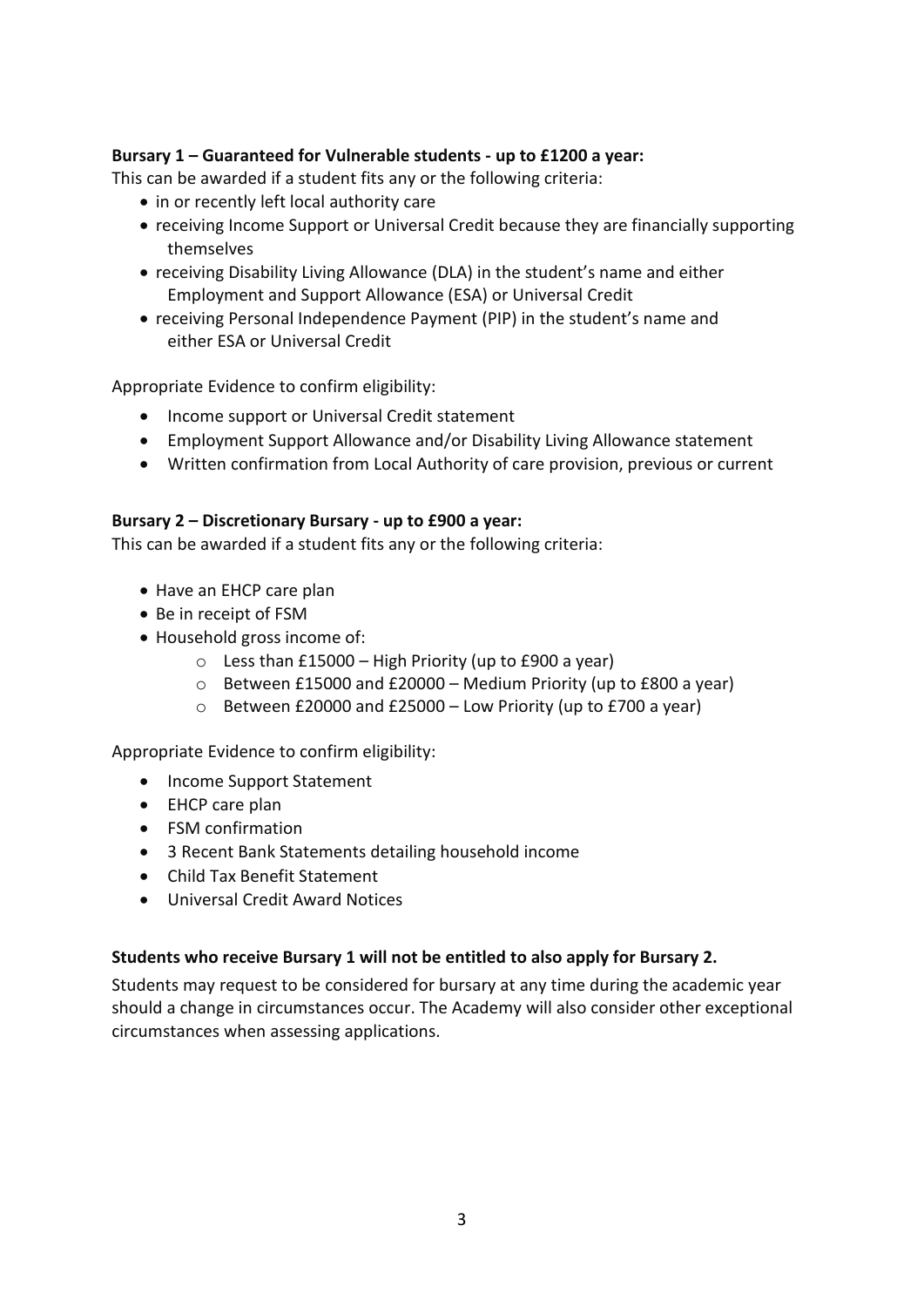# **Expectations:**

Students will need to complete an application form and provide the necessary evidence to be processed and analysed for their individual financial need.

Students must agree to and sign a Bursary Agreement with The Academy:

Student Expectation:

- Attendance maintained at an acceptable standard to meet Academy requirements
- Behaviour, effort and attitude to learning to meet Academy requirements
- Completion of the full course

The Academy Expectation:

- Offer appropriate learning programme for the student
- Carry out a financial assessment of each applicant
- Record and monitor attendance
- Record and monitor behaviour, effort and attitude to learning
- Process bursary payments if the above expectations are upheld by the student
- Payments must be paid to the student's bank account, or resources etc purchased on behalf of the student
- Copies of application, evidence and agreements will be held with the student's file
- All decisions will be based upon individual students' circumstances and need
- Two members of staff able to process and award Bursary payments, Head of Sixth Form and Deputy Headteacher

#### **Payment of Bursaries:**

The Bursaries are designed to support the student's ability to engage in their education. Students will be notified of the outcome of their bursary application and a payment plan will be set up following a meeting with Head of Sixth Form and the student.

Students should outline the intended use of bursary funds. The Academy will support the student with these decisions to ensure that they maximise their allocated Bursary. This may include such things as:

- Purchasing equipment, resources on behalf of the student
- Providing meals
- Supporting with transport costs
- Computer access
- Clothing
- Examination fees
- Trips, visits, careers support
- UCAS fees
- Revision/tuition events

*This list is not exhaustive.*

Any payments directly to students must be paid into the student's named bank account.